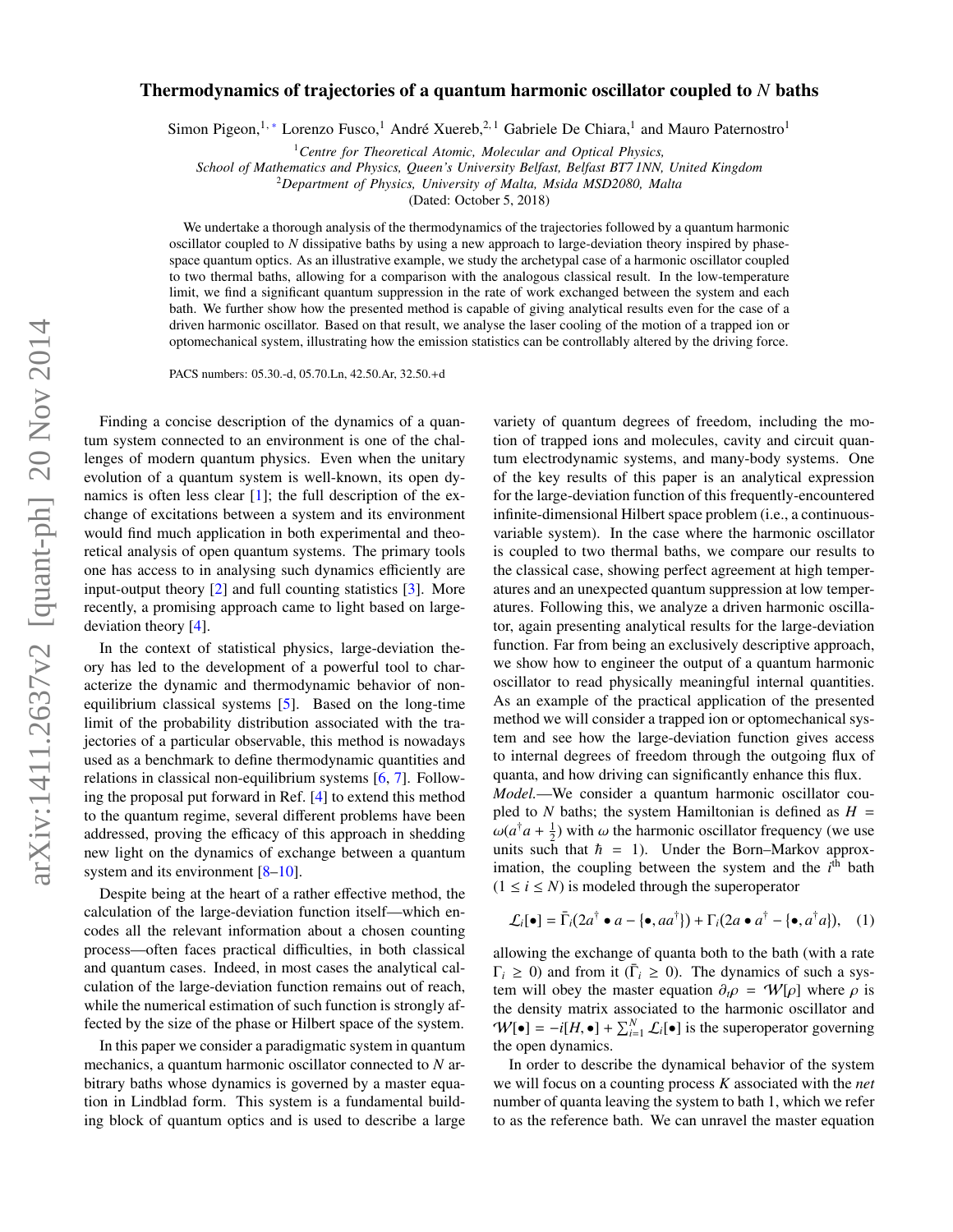of the reduced density matrix by projecting it onto a particular number of quanta, i.e.,  $\partial_t \rho = P^K W[\rho]$  where  $P^K$  is a<br>projector over trajectories counting K net exchanged quanta projector over trajectories counting *K* net exchanged quanta. Thus,  $p_K(t) = \text{Tr}\{P^K \rho(t)\}$  represents the probability of observ-<br>ing such a trajectory. The moment-generating function associing such a trajectory. The moment-generating function associated to  $p_K(t)$  is  $Z(t, s) = \sum_{k=0}^{\infty} e^{-s\overline{K}} p_K(t) = \text{Tr}{\{\rho_s(t)\}}$  [\[4\]](#page-4-4), with  $\rho_s(t) = \sum_{k=0}^{\infty} e^{-s\overline{K}} \rho_k(t)$  where s is the *higs parameter*. The  $\rho_s(t) = \sum_{K=0}^{\infty} e^{-sK} \rho^K(t)$ , where *s* is the *bias parameter*. The biased density operator *o* (*t*) evolves according to the modibiased density operator  $\rho_s(t)$  evolves according to the modi-<br>fied master equation  $\partial_t \rho = (W + f) [\rho]$  where fied master equation  $\partial_t \rho_s = (\mathbf{W} + \mathcal{L}_s)[\rho_s]$ , where

<span id="page-1-0"></span>
$$
\mathcal{L}_s[\bullet] = 2\Gamma_1(e^{-s} - 1)a \bullet a^\dagger + 2\overline{\Gamma}_1(e^s - 1)a^\dagger \bullet a. \tag{2}
$$

In the long-time limit, large-deviation theory applies and we can write  $Z(t, s) \to e^{t\theta(s)}$ , where the large-deviation function  $\theta(s)$  represents the system's dynamical free energy [4]. Con- $\theta(s)$  represents the system's dynamical free energy [\[4\]](#page-4-4). Consequently, we have  $\theta(s) = \lim_{t \to \infty} \ln(\text{Tr}\{\rho_s\})/t$ .<br>We define the symmetrically-ordered channel

We define the symmetrically-ordered characteristic function associated to  $\rho_s(t)$ , i.e.,  $\chi(\beta) = \text{Tr}\{\exp(i\beta a^\dagger - i\beta^* a)\rho_s\}$  [\[2\]](#page-4-2)<br>with  $\beta \in \mathbb{C}$  and  $\beta^*$  its complex conjugate. This leads to the with  $\beta \in \mathbb{C}$  and  $\beta^*$  its complex conjugate. This leads to the Fokker-Planck equation  $\partial y(\beta) = X[y(\beta)]$  where Fokker–Planck equation  $\partial_t \chi(\beta) = X[\chi(\beta)]$ , where

$$
\mathcal{X}[\bullet] = \left[ (i\omega + \frac{\Delta}{2})\beta^*\partial_{\beta^*} - (i\omega - \frac{\Delta}{2})\beta\partial_{\beta} - \frac{\Delta_+}{2}|\beta|^2 - 4f_+(s)(\partial_{\beta}\partial_{\beta^*} + \frac{1}{4}|\beta|^2) - 2f_-(s)(\beta^*\partial_{\beta^*} + \beta\partial_{\beta} + 1) \right] \bullet, \quad (3)
$$

 $\Delta_{\pm} = \sum_{i=1}^{N} (\Gamma_i \pm \bar{\Gamma}_i)$ , and  $f_{\pm}(s) = \frac{1}{2} [\Gamma_1(e^{-s} - 1) \pm \bar{\Gamma_1}(e^{s} - 1)]$ . A key feature of the present system and its associated dynamics is that, owing to the quadratic nature of the operators being involved, the Gaussian nature of the characteristic function is ensured, even including the superoperator [\(2\)](#page-1-0) in the dynamics. Consequently, we will consider a Gaussian ansatz

$$
\chi(p,q) = A(t) \exp\left[i\mathbf{u}'\boldsymbol{\mu}(t) - \frac{1}{2}\mathbf{u}'\boldsymbol{\Sigma}(t)\mathbf{u}\right],\tag{4}
$$

where  $\mathbf{u} = (p, q)^\prime$ ,  $\mu(t) = (x(t), y(t))^\prime$  is vector of first mo-<br>ments  $\mathbf{\Sigma}(t)$  is the covariance matrix and  $A(t)$  is an amplitude ments,  $\Sigma(t)$  is the covariance matrix, and  $A(t)$  is an amplitude which arises due to the trace non-preserving character of the superoperator in Eq. [\(2\)](#page-1-0). Normalization of  $\rho_s(t)$ , i.e.,  $A(t) = 1$ , is recovered for  $s = 0$ . In writing  $\chi(\beta)$  we introduced the quadrature variables  $q = (B + B^*)/\sqrt{2}$  and  $p = i(B^* - B)/\sqrt{2}$ quadrature variables  $q = (\beta + \beta^*)/\sqrt{2}$  and  $p = i(\beta^* - \beta)/\sqrt{2}$ .<br>Heing the completeness of the coherent states, we can write Using the completeness of the coherent states, we can write  $\rho_s = (1/\pi) \int \chi(\beta) D^{\dagger}(\beta) d^2\beta$  [\[11\]](#page-4-10) with *D*( $\beta$ ) = exp[ $\beta b^{\dagger} - \beta^* b$ ]<br>the displacement operator. Finally, noting that  $Tr[D(\beta)]$ the displacement operator. Finally, noting that  $Tr[D(\beta)] = \pi \delta^2(\beta)$ , we have  $Tr[\rho(\beta) = A(t)$ . The procedure used to de- $\pi \delta^2(\beta)$ , we have  $\text{Tr}[\rho_s] = A(t)$ . The procedure used to de-<br>fine *o* (*t*) through the introduction of the superoperator (2) has ρ*s* fine  $\rho_s(t)$  through the introduction of the superoperator [\(2\)](#page-1-0) has<br>the effect of encoding the information relating to the counting the effect of encoding the information relating to the counting process in the trace of  $\rho_s(t)$ . Consequently, determining  $A(t)$ is sufficient to obtain the large-deviation function  $\theta(s)$ .

Inserting Eq.  $(4)$  into Eq.  $(3)$  and identifying the different moments of *p* and *q* we can determine the evolution of the different parameters entering  $\chi(\beta)$ . Starting from an initial thermal state,  $x(0) = y(0) = \sigma_{xy}(0) = 0$ , we can deduce that  $x(t) = y(t) = \sigma_{xy}(t) = 0$  for all *t*. This leads to a symmetric solution, such that  $\sigma_x(t) = \sigma_y(t) \equiv \sigma(t)$  for all *t*. The evolution equations of the Gaussian parameters then reduce to two:

$$
\partial_t \sigma(t) = -2[\Delta_- + 2f_-(s)]\sigma(t) + 2\Delta_+ + 2f_+(s)[\sigma(t)^2 + 1],
$$
  
\n
$$
\partial_t A(t) = 2[f_+(s)\sigma(t) - f_-(s)]A(t).
$$
\n(5)

In this case, the large-deviation function can be written as

$$
\theta(s) = 2 \lim_{t \to \infty} \frac{1}{t} \int_0^t [f_+(s)\sigma(\tau) - f_-(s)]d\tau.
$$
 (6)

Notice that the effects of the chosen initial conditions and any transients are of little interest in our case, since they disappear in the long-time limit. By the uniqueness of the steady state, any initial condition will evolve to the state described by  $\theta(s)$ .

In order for the obtained state to be physically admissible,  $\sigma(t)$  must be real and positive. To fulfil this criterion we require that  $\Gamma_1 \geq \overline{\Gamma}_1$  and  $s^- \leq s \leq s^+$ , where

$$
e^{s^{\pm}} = \frac{1}{A}(B \pm \sqrt{B^2 - AC}), \tag{7}
$$

 $A = 4\bar{\Gamma}_1(\Delta_+ + \Delta_- - 2\Gamma_1), B = 2\bar{\Gamma}_1(\Delta_+ + \Delta_-) + 2\Gamma_1(\Delta_+ - \Delta_- 4\overline{\Gamma}_1$ ) +  $\Delta^2$ , and  $C = 4\Gamma_1(\Delta - \Delta_+ + 2\overline{\Gamma}_1)$ . This ensures the existence of a steady state, and thus stationary values of both  $\sigma(t)$ and  $A(t)$ , so that we can legitimately use large-deviation theory [\[7\]](#page-4-7). After a straightforward calculation we find the largedeviation function

<span id="page-1-3"></span>
$$
\theta(s) = \Delta_- - \sqrt{[\Delta_- + 2f_-(s)]^2 - 4f_+(s)[\Delta_+ + f_+(s)]},\tag{8}
$$

<span id="page-1-2"></span>which is such that  $\theta(0) = 0$ , as required by the normalization of  $\rho(t)$ .

<span id="page-1-1"></span>Having at hand the large-deviation function, we can obtain access to key figures of merit of the system. The most immediate figure is the *activity*  $k(0) = -\partial_s \theta(s)|_{s=0}$ , which represents the mean rate of excitations exchanged between the system and the reference bath. In our case, it takes the explicit form  $k(0) = (\Gamma_1 - \bar{\Gamma}_1)\Delta_+/\Delta_- - (\Gamma_1 + \bar{\Gamma}_1)$ . A sec-<br>ond quantity of much relevance to quantum optics that is ond quantity of much relevance to quantum optics that is directly accessible from  $\theta(s)$  is the Mandel *Q*-factor [\[12\]](#page-4-11),  $Q(0) = -\partial_s^2 \theta(s)/\partial_s \theta(s)|_{s=0} - 1$ . The *Q*-factor is related to the variance of the number of exchanged quanta and is therefore variance of the number of exchanged quanta, and is therefore useful in characterising counting statistics. In the specific case where  $\bar{\Gamma}_1 = 0$  (e.g., when the bath in question is thermal and at zero temperature), the Mandel *Q*-factor will coincide with the variance of emitted quanta to the reference bath and be expressed as  $Q(0) = \Gamma(\Delta_+ - \Delta_-)/\Delta_-^2$ . For physical reasons we need to have  $\Delta > \Delta$  ; we can thus conclude that no antiwe need to have  $\Delta_+ \geq \Delta_-$ ; we can thus conclude that no antibunching  $[Q(0) < 0]$  can be obtained with the scenario in question [\[13\]](#page-4-12): A quantum harmonic oscillator coupled to any number of baths will not exhibit anti-bunching in the excitations it emits to any one of those baths.

<span id="page-1-4"></span>*Thermal-bath case.*—Let us consider the explicit situation of two thermal baths, where  $\Gamma_i \equiv \gamma_i (n_i + 1)/2$  and  $\overline{\Gamma}_i \equiv \gamma_i n_i/2$ , with *n*, the mean number of excitations in bath  $i = 1, 2$  and with  $n_i$  the mean number of excitations in bath  $i = 1, 2$  and  $\alpha$ , the coupling strength between the system and the bath. For *y<sub>i</sub>* the coupling strength between the system and the bath. For  $N > 2$  baths, we may group the baths with  $i \ge 2$  into one "su-<br>perhath": the situation we consider here is thus general. We  $\gamma_i$  the coupling strength between the system and the bath. For perbath"; the situation we consider here is thus general. We show in Fig. [1](#page-2-0) the corresponding large-deviation function  $\theta(s)$ , as defined in Eq.  $(8)$ , for different temperatures  $n_2$  of the second bath. We can see that increasing this temperature tends to increase the curvature of  $\theta(s)$  and brings about an associated increase of the activity  $k(0)$ . The curves demonstrate the ex-pected Gallavotti–Cohen symmetry property [\[10,](#page-4-9) [14\]](#page-4-13) of  $\theta(s)$ ,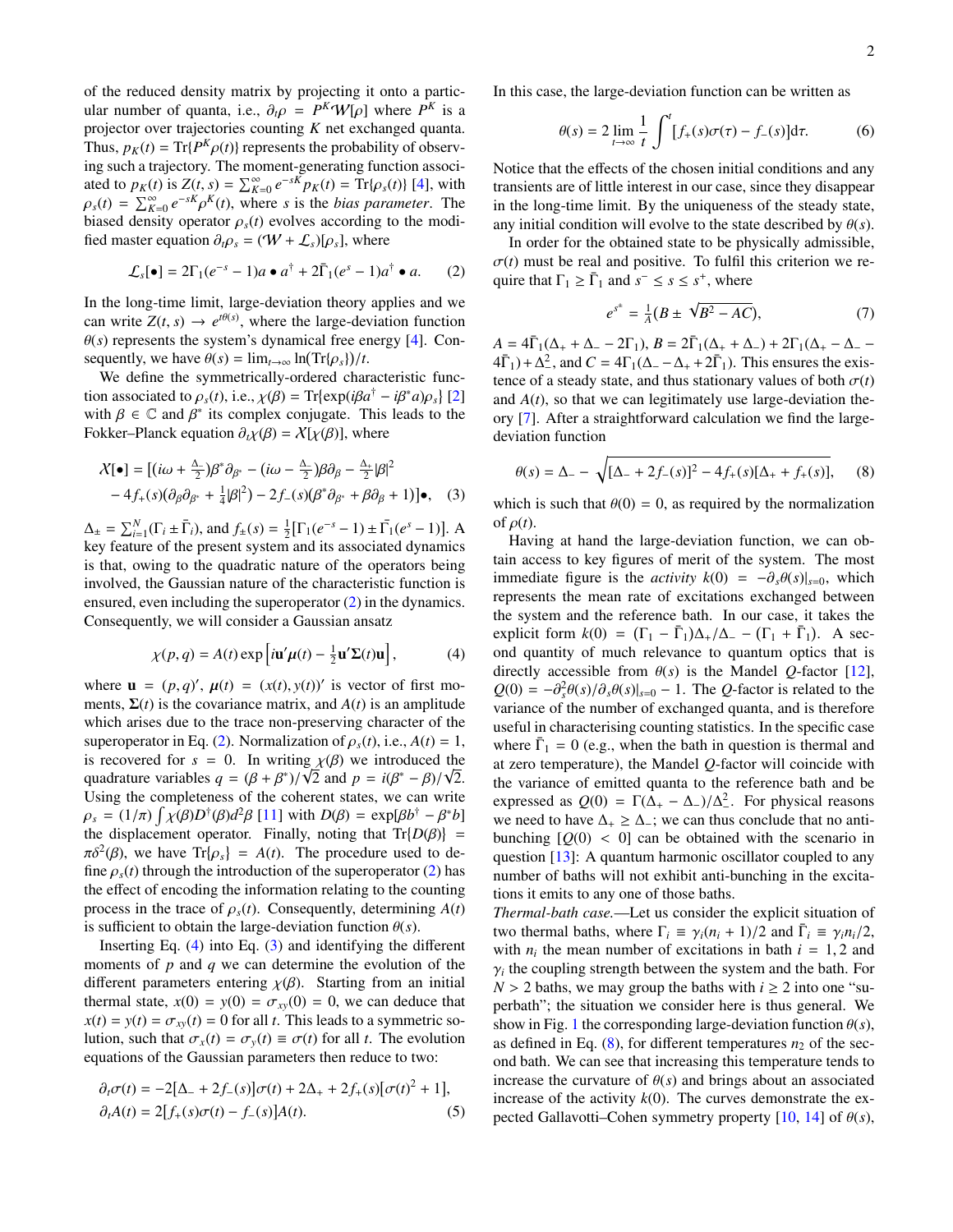

<span id="page-2-0"></span>FIG. 1. (Color online) Large-deviation function  $\theta(s)$  for different temperatures of the second thermal bath. From top to bottom  $(0, 1)$  $s \le 0.1$ , we have  $n_2 = 20$  (red),  $n_2 = 30$  (green), and  $n_2 = 60$  (blue). The vertical dashed lines highlight the branch points for each curve.  $(n_1 = 10, \gamma_1 = \gamma_2/2 = 0.01.)$ 

i.e.,  $\theta(s)$  is symmetric about some  $s = s_0$ , and features two branch points, at *s*<sup>+</sup> and *s*−; these branch points are related to exponential tails of the probability distribution  $p<sub>K</sub>(t)$ , where the large-deviation ansatz fails [\[15\]](#page-4-14).

For the classical analog of this system, the associated largedeviation function has been derived analytically through different methods [\[15,](#page-4-14) [16\]](#page-4-15); the resulting function also exhibits two branch points and the Gallavotti–Cohen symmetry. To compare the two results quantitatively, we note that the number of excitations  $n_i$  in each bath can be related to a temperature  $T_i$  as  $n_i = 1/(e^{\hbar \omega/k_B T_i} - 1)$  [\[2\]](#page-4-2). In the high-temperature limit  $n_i \propto T_i$  and we obtain a perfect match between the claslimit,  $n_i \sim T_i$  and we obtain a perfect match between the classical large-deviation function [\[15,](#page-4-14) [16\]](#page-4-15) and its quantum coun-terpart Eq. [\(8\)](#page-1-3). Turning to the opposite limit, where  $T_i \rightarrow 0$ , we find that a prominent difference appears: There is a significant suppression of activity in the quantum case. These features are shown in Fig. [2,](#page-2-1) where we plot the net rate of excitations exchanged between the system and bath 1 [i.e., the activity  $k(0)$ ] as a function of the temperature  $T_1$  of this bath, for both classical and quantum harmonic oscillators. At high temperatures, the classical (full red line) and quantum (green dashed) results converge, whilst at low temperatures the two differ markedly. The net number of excitations exchanged, which can be related to the average work done by the harmonic oscillator on the reference bath, is smaller in the quantum case than in the classical one; we conjecture that this is due to the discrete nature of the excitation-exchange process in the quantum case. The approach developed here allows us to investigate these features without the limitations imposed by a numerical approach based on a truncated Hilbert space.

*Driven harmonic oscillator.*—We now consider the case of a driven harmonic oscillator. The Hamiltonian will be modified to include a driving term  $\mathcal{F}(t)(a^{\dagger} + a)$ , where  $\mathcal{F}(t)$  represents the time-dependent amplitude of the driving force. The calculation in this case proceeds similarly to the preceding one, the difference being that the dynamical equation for the characteristic function,  $X[\bullet]$ , will now include the driving-dependent term  $4\omega \mathcal{F}(t)$ . Under these conditions, the set of differen-



<span id="page-2-1"></span>FIG. 2. (Color online) Mean rate of excitations exchanged [i.e., activity *k*(0)] between the harmonic oscillator and its reference bath as a function of the bath temperature  $T_1$ . The classical case is illustrated by the red solid curve and the quantum case by the green dashed curve. ( $T_2 = 2T_1$ ,  $\gamma_1 = \gamma_2/2 = 0.01$ .)

tial equations for the Gaussian parameters can no longer be reduced to the simple form Eq.  $(5)$ , since we have

<span id="page-2-2"></span>
$$
\partial_t x(t) = -\omega y(t) + [2f_+(s)\sigma(t) - 2f_-(s) - \Delta_-]x(t), \qquad (9)
$$
  

$$
\partial_t y(t) = \omega[x(t) + 4\mathcal{F}(t)] + [2f_+(s)\sigma(t) - 2f_-(s) - \Delta_-]y(t).
$$

Furthermore, the second equation in Eqs. [\(5\)](#page-1-4) is modified to

$$
\partial_t A(t) = \{ f_+(s) [2\sigma(t) + x^2(t) + y^2(t)] - 2f_-(s) \} A(t). \tag{10}
$$

Consequently, we can write  $\theta(s) = \theta_{osc}(s) + \theta_{d}(s)$ , where  $\theta_{\rm osc}(s)$  stands for the large-deviation function of the bare har-monic oscillator as defined in Eq. [\(8\)](#page-1-3), and  $\theta_d(s)$  the contribution coming from the driving. Solving Eqs. [\(9\)](#page-2-2) analytically is possible. As was done previously, we consider the long-time limit, where any transient effects are discarded. Consequently, we may simply consider the steady state  $\sigma_{st}$  of  $\sigma(t)$  to solve Eqs. [\(9\)](#page-2-2). We find, for  $s_-\leq s\leq s_+$  and independently of  $\mathcal{F}(t)$ ,

$$
\sigma_{st} = [\Delta_- + 2f_-(s) - \Sigma(s)]/[2f_+(s)] \tag{11}
$$

with Σ(*s*) =  $\sqrt{[\Delta_- + 2f_-(s)]^2 - 4f_+(s)[\Delta_+ + f_+(s)]}$ . In order to proceed further, we must specify the form of the driving force  $\mathcal{F}(t)$ ; we shall now consider two cases, (i) constant driving, and (ii) periodic driving. In the former case, we take  $\mathcal{F}(t) = \mathcal{F}$ , and the driving contribution to  $\theta(s)$  is

<span id="page-2-3"></span>
$$
\theta_{\rm d}(s) = \frac{16\mathcal{F}^2 \omega^2}{\Sigma(s)^2 + \omega^2} f_+(s). \tag{12}
$$

In the latter, we take  $\mathcal{F}(t) = \mathcal{F} \cos[(\omega + \delta)t]$  and find

$$
\theta_{\rm d}(s) = \frac{8\mathcal{F}^2 \omega^2}{\Sigma(s)^2 + \delta^2} \left[ 1 - \frac{2\omega(\omega + \delta)}{\Sigma(s)^2 + (2\omega + \delta)^2} \right] f_+(s) \tag{13}
$$

for  $\delta \neq -\omega$ . In the special case  $\delta = -\omega$ , the driving is no longer periodic and Eq. [\(12\)](#page-2-3) must be used; continuity of  $\theta_d(s)$ at  $\delta = -\omega$  fails because of the interplay between the longtime limit and the time-dependence of the driving [\[17\]](#page-4-16). However, from both results we see that the large-deviation function scales as the square of the excitation amplitude, leading to the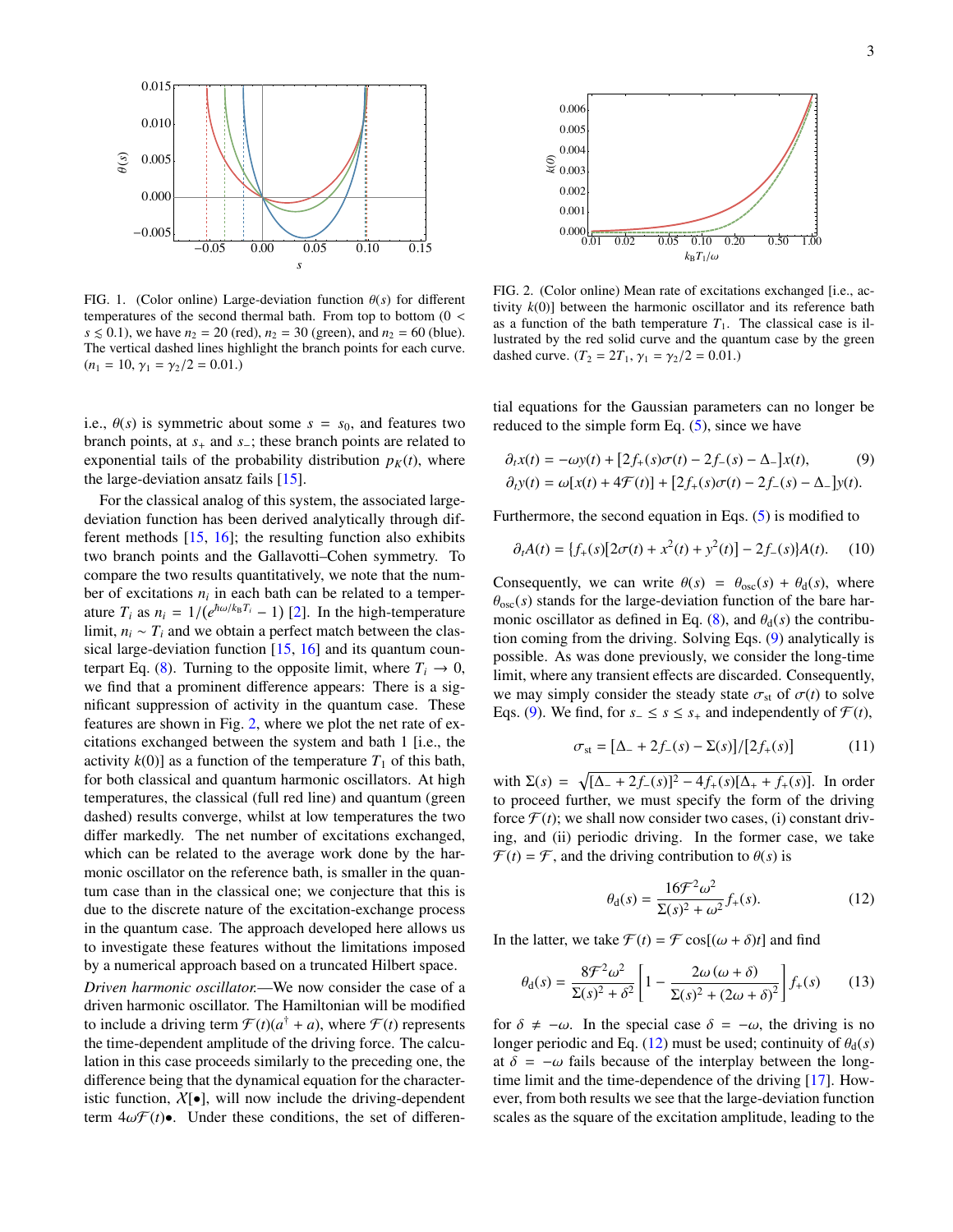

<span id="page-3-0"></span>FIG. 3. (Color online) Left: The steady-state number of phonons,  $n_{\rm st}$ , in the vibrational state of a trapped ion against the detuning  $\Delta$ between the ion's internal transition and the laser field; note that  $n_{\rm st}$ is independent of the driving. Right: ln *k*(0) for the same situation, and for three different driving scenarios; from top to bottom we have (i) periodic driving with  $\mathcal{F} = 10$  (blue curve), (ii) constant driving with  $\mathcal{F} = 10$  (green), and (iii) no driving ( $\mathcal{F} = 0$ ; red). We have used the parameters  $\delta = 0$ ,  $\Omega/\omega = 0.5$ ,  $\gamma/\omega = 1$ ,  $\varphi = \pi/4$ .

conclusion that the activity will scale quadratically with the excitation amplitude.

In order to see how these results apply to practical situations, we consider now the cooling of the motional degree of freedom of a trapped ion, or an equivalent optomechanical system, and use the large-deviation function to interpret the resulting statistics of excitations exchanged.

*Ion*/*optomechanical cooling case.*—Let us consider now a trapped ion that is laser-cooled by a field in a standing-wave configuration; application to optomechanics follows analogously. In the Lamb–Dicke limit, the system can be modeled as a quantum harmonic oscillator coupled to a single bath. The corresponding coefficients  $\Gamma_1$  and  $\overline{\Gamma}_1$  can be found in Ref. [\[18\]](#page-4-17) and depend on the frequency of ion motion  $\omega$ , the Rabi frequency associated with the internal degree of freedom of the ion Ω, the relative position of the ion with respect to the standing wave  $\varphi$ , the spontaneous emission rate of the ion, and the detuning between the laser and the ion transition frequency ∆. It can be shown that the steady-state mean number of excitations of the ion motion is  $n_{st} = \bar{\Gamma}_1/(\Gamma_1 - \bar{\Gamma}_1)$ . A similar approach can be used to treat the sideband cooling of an onapproach can be used to treat the sideband cooling of an optomechanical oscillator [\[19\]](#page-4-18). In scenarios such these, where we only have one bath, the counting process referring to the net number of excitations exchanged is meaningless, since it gives  $\theta(s) = 0$  for all *s*. We therefore modify the arguments in the preceding sections and focus on the *outgoing flux* of quanta *K*. The results obtained before will take similar form, with the modification  $f_{\pm}(s) \rightarrow \Gamma_1(e^{-s} - 1)/2$ . From what was stated previously we see that with no driving there is a distated previously we see that with no driving, there is a direct relation between  $n_{st}$  and the statistics of outgoing quanta:  $k(0) = 2n_{st}\Gamma_1$  and  $Q(0) = 2n_{st}^2\Gamma_1/\overline{\Gamma}_1$ . Thanks to the large-<br>deviation function Eq. (8) measuring the different moments deviation function Eq. [\(8\)](#page-1-3), measuring the different moments of the outgoing flux of quanta yields directly relevant physical properties of the system, e.g., the mean number of excitations.

Let us consider a particular set of parameters to illustrate our results; we take a small Rabi frequency  $\Omega = \omega/2$ , a negative detuning  $\Delta$ , and a relative position  $\varphi = \pi/4$ , following Ref. [\[18\]](#page-4-17). The expected steady-state excitation number of the ion motion is reported against  $\Delta$  in the upper panel of Fig. [3.](#page-3-0)

We see that a minimum population close to zero is reached for suitable detuning. In the lower panel we report the activity, on a logarithmic scale, under the same conditions. The red line corresponds to Eq.  $(8)$  with no driving. We can see that the activity, especially for large |∆|, is extremely small; this makes it hard to collect enough excitations to compute the statistics of the outgoing quanta. Nevertheless, through adequate driving this activity can be enhanced, leading to conditions suitable to the experimental analysis of the statistics. In the lower panel of Fig. [3,](#page-3-0) the green curve represents the activity for a scenario with strong continuous excitation, where we see that the activity is enhanced by almost five orders of magnitude. Even more efficiently, in blue is represented the situation with driving resonant at the oscillator frequency. We see in this case an increase of about ten orders of magnitude in the rate of emitted quanta. Both situations are more favourable for determining the internal state of the ion through statistical analysis of the outgoing excitations without modifying its internal temperature. The present approach therefore allows us to easily tailor the output of our system though appropriate driving.

*Conclusions.*—We have presented an analytic phase-space approach to the determination of the large-deviation function associated with the dynamics of a general, driven or undriven, quadratic bosonic system coupled to a Markovian bath. Physical quantities related to the statistics of quanta exchanged, such as the rate (activity) and the Mandel *Q*-factor, can be fully determined from the analytical expression of the largedeviation function that we have gathered. By comparing our result for a quantum harmonic oscillator coupled to two thermal baths to its classical counterpart, we have shown that at low temperatures the rate of excitations exchanged between the system and its bath is suppressed with respect to the classical case.

We then extended this approach, applying it to a driven harmonic oscillator; in this case we obtained an analytical formulation of the large-deviation function associated with the flux of quanta. As a practical example, we looked at a trapped ion or optomechanical system, where we predicted that an appropriate driving scheme can considerably increase the mean rate of quanta emitted by the system, *without* changing its internal state. This paves the way to a more effective analysis of the motional degree of freedom of the ion through the statistics of the emitted quanta. In this way, we have shown that far form being exclusively descriptive, the method proposed here can offer a means to analyse a quantum system through the excitations it exchanges with its environment.

This work was supported by the UK EPSRC (EP/L005026/1 and EP/J009776/1), the John Templeton Foundation (grant ID 43467), the EU Collaborative Project TherMiQ (Grant Agreement 618074), and the Royal Commission for the Exhibition of 1851. Part of this work was supported by COST Action MP1209 "Thermodynamics in the quantum regime."